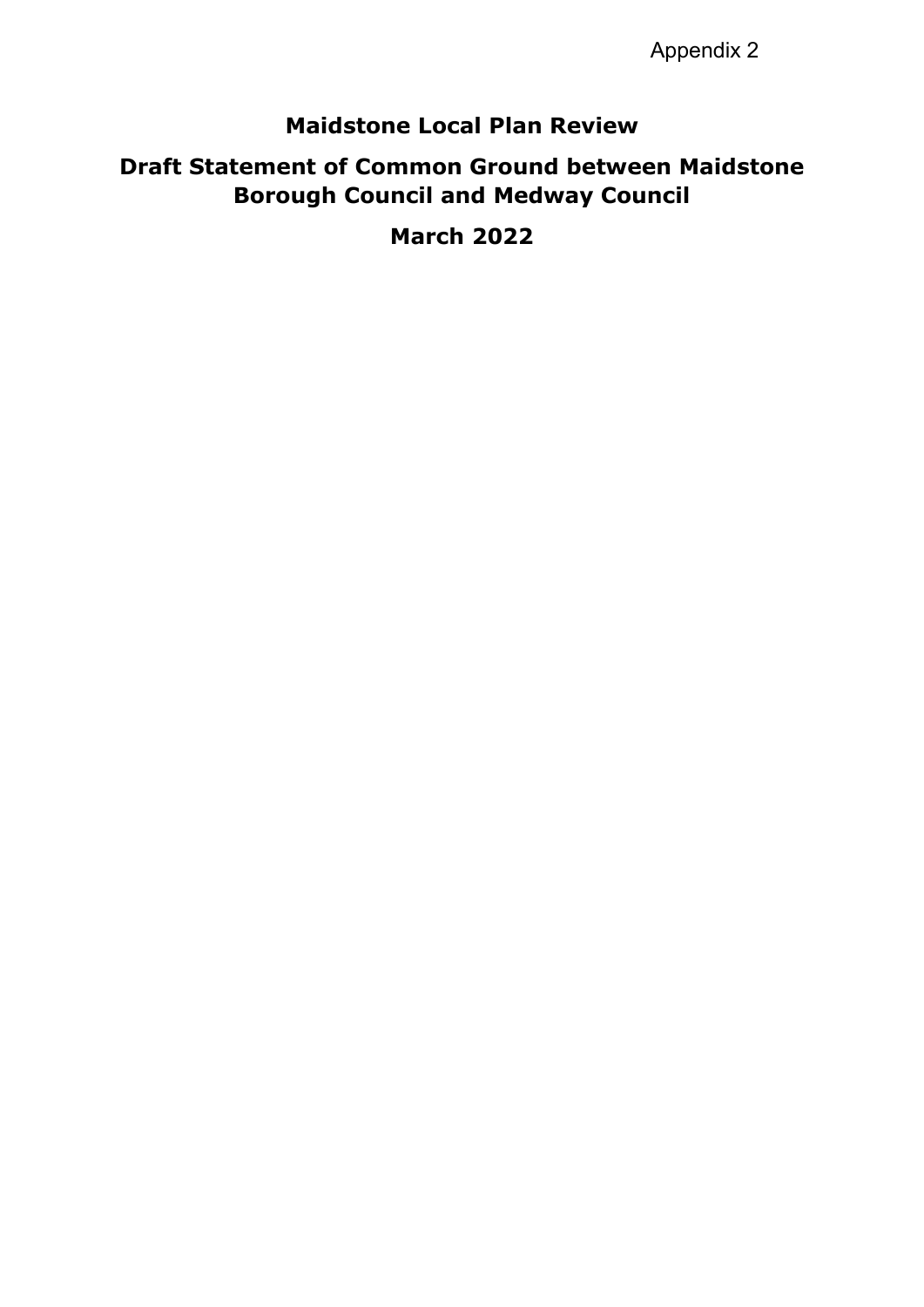#### **Maidstone and Medway context**

Maidstone and Medway are local authorities within the historic County of Kent. Maidstone is a district authority, i.e. Kent County Council has responsibility for the provision of some services including transport and education, whilst Medway Council is a unitary authority which takes responsibility for all local government functions. Both Maidstone and Medway are local planning authorities.

Maidstone is surrounded by the Kent District Councils of Ashford, Tonbridge & Malling, Tunbridge Wells, Swale, and Medway Council. Medway borders Maidstone Borough Council, Swale Borough Council to the east, Tonbridge and Malling Borough Council to the south west, Gravesham Borough to the west. The Thames Estuary forms the northern land boundary of Medway Council.

Medway is located immediately to the north of Maidstone Borough, and the two boroughs share a boundary that extends from Great Lennox Wood in the east, to south of Chatham in the west. Both boroughs contain a mix of urban and rural environs, however the boundary between Medway and Maidstone broadly marks the urban/rural divide. However, the boundary is not distinct in some places, running directly through some residential areas such that some streets may contain residents of both authorities. Although the M2 does not itself form the administrative boundary of the two authorities, it does form a significant barrier between the two.

There are a number of unique environmental characteristics both across and within each of the two boroughs. These include the Thames and Medway Estuary and Marshes SPA and Ramsar and SSSI Sites, Queendown Warren SAC, SSSI and LNR, Swale SPA and Ramsar Site, and North Downs Woodland SSSI and SAC. The area is also subject to significant landscape sensitivities, namely the Kent Downs AONB and its setting, as well as areas of local landscape importance.

Maidstone Borough Council (MBC) adopted its current plan in 2017 and is in the process of undertaking a Local Plan Review. It is expected to undertake regulation 19 consultation in October 2021 and submit this plan in March 2022. Medway Council (MC) is currently working to progress its Local Plan and it is expected that they will undertake a Regulation 19 consultation in 2022.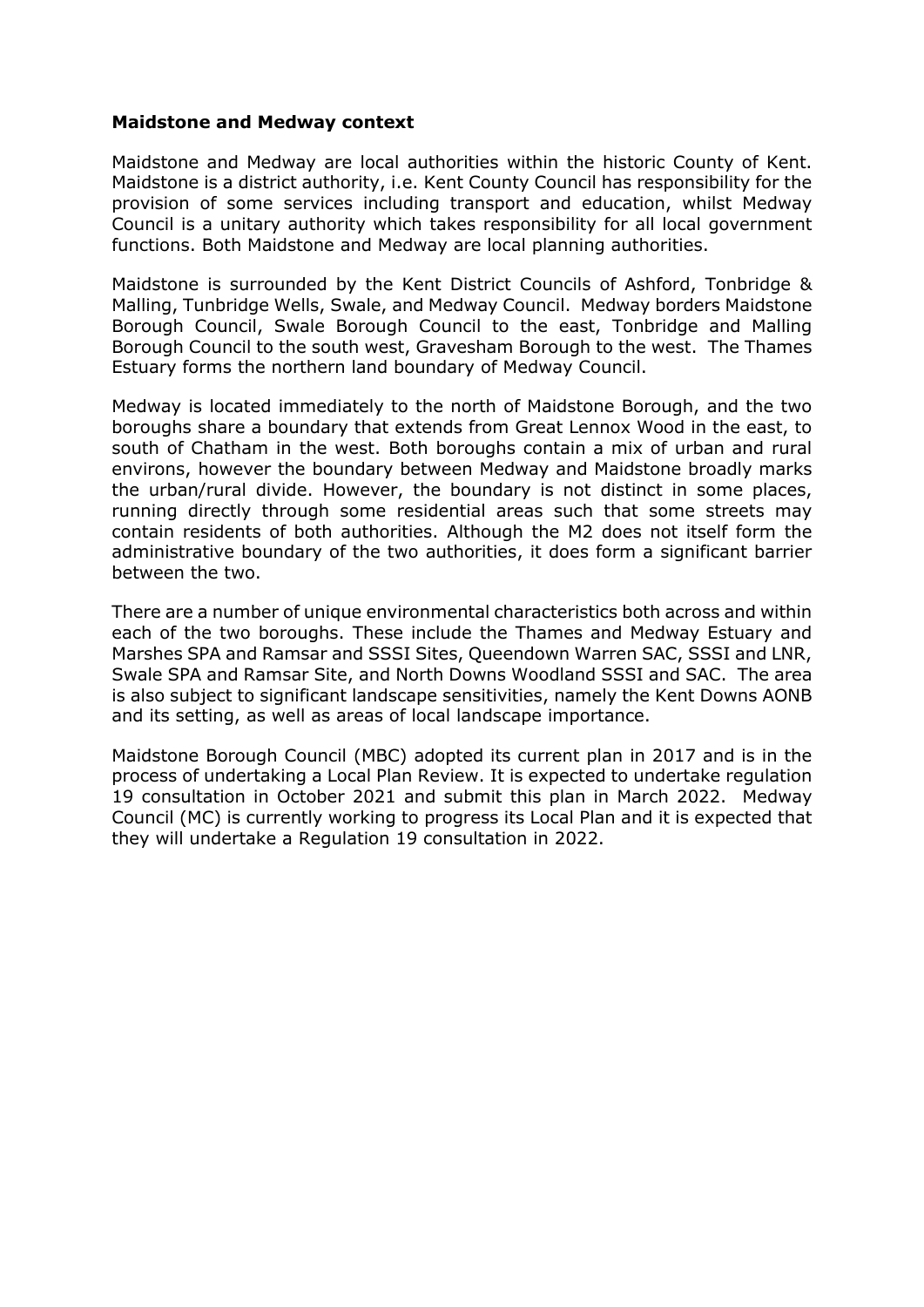## **Administrative areas**

The administrative area covered by this Statement of Common Ground is identified in the map below.



*Figure 1: Geographic extent of this Statement of Common Ground*

## **Purpose of this statement**

Section 33A of the Planning and Compulsory Purchase Act 2004 (as amended by the Localism act 2011) requires that in planning for sustainable development, local authorities must seek cooperation. The National Planning Policy Framework requires that strategic plan making authorities collaborate to identify strategic matters that need to be addressed through their plans. It requires effective and ongoing joint working between authorities which should be demonstrated through the preparation and maintaining of one or more statements of common ground.

This Statement of Common Ground has been prepared by MBC and informed by input from MC and it reflects the agreed position between the parties on a range of matters. The purpose of the Statement of Common Ground is to demonstrate the effective joint working across local authority boundaries, which has been undertaken throughout the development of MC's and MBC's plan making processes.

## **The key strategic issues being addressed by this statement**

The key strategic issues being addressed by this draft statement are listed below. Included are the intended cross-boundary issues both authorities expect to seek agreement on and any matters where agreement has not yet been reached.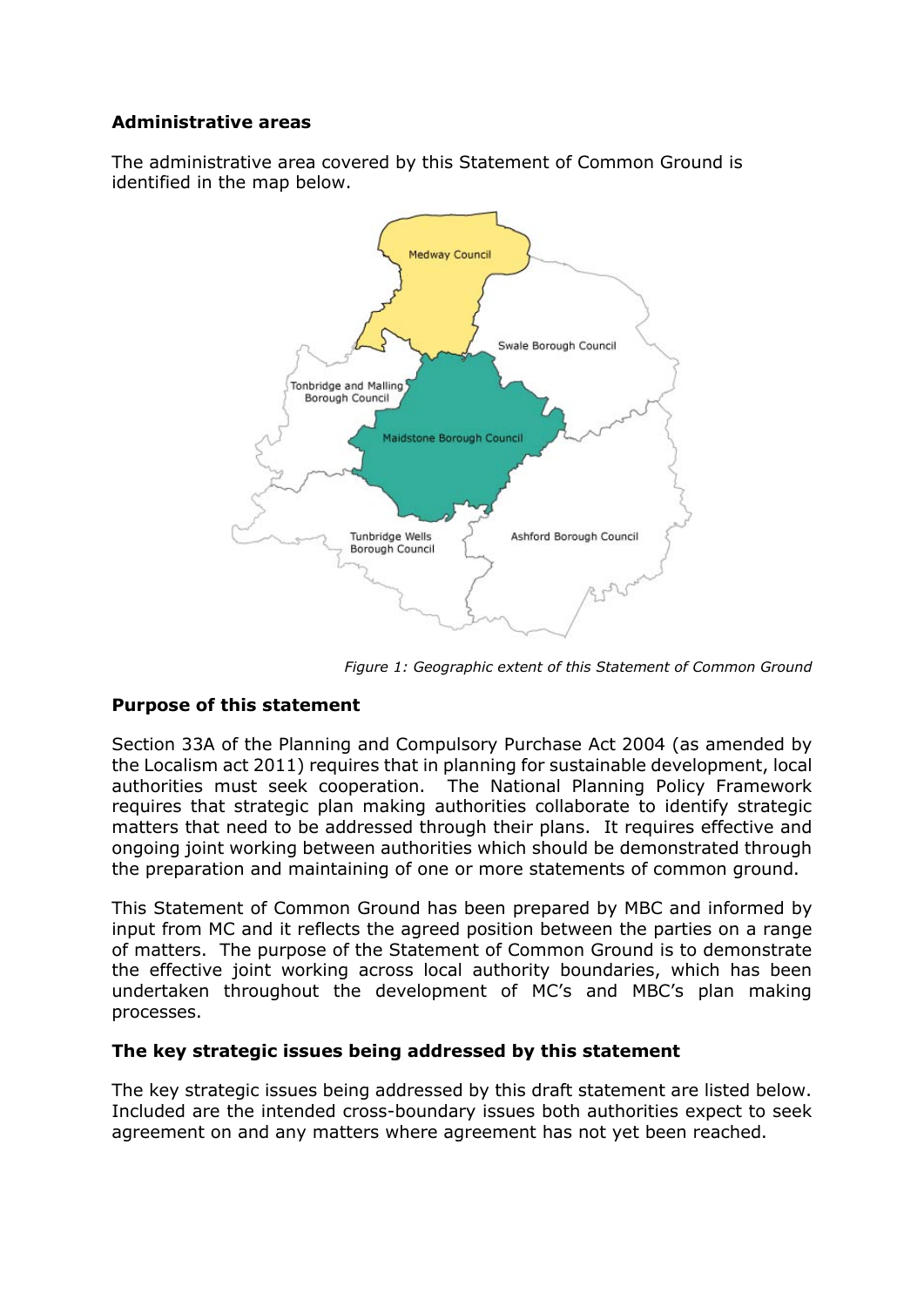| <b>Strategic Issue for Maidstone borough</b><br>and Medway Council                                                                                                                                                                                                                         | Geographical area relevant for<br>the 'Duty to Co-operate'                                                                                                   |
|--------------------------------------------------------------------------------------------------------------------------------------------------------------------------------------------------------------------------------------------------------------------------------------------|--------------------------------------------------------------------------------------------------------------------------------------------------------------|
| For MBC and MC: Meeting the boroughs' local<br>housing need and helping to meet needs<br>across the relevant Housing Market Area/s<br>For MBC and MC: Ensuring there is a<br>sufficient supply of affordable housing                                                                       | Housing Market Area/s;<br>neighbouring authority areas                                                                                                       |
| For MBC and MC: Ensuring sufficient land and<br>floorspace is provided to support economic<br>growth in the borough and to contribute to<br>the needs of the wider economic market area                                                                                                    | <b>Functional Economic Market</b><br>Areas                                                                                                                   |
| For MBC: Ensuring that Maidstone has a vital<br>and vibrant town centre which maintains its<br>role in the sub-region and that a network of<br>local centres continue to serve local retail and<br>service needs.                                                                          | <b>Retail Catchment Areas</b>                                                                                                                                |
| For MC: Ensuring Medway's centres are<br>healthy, robust and vibrant, identified by<br>their distinctiveness with Chatham at the top<br>of the hierarchy maintaining and reflecting its<br>sub-regional role.                                                                              |                                                                                                                                                              |
| For MBC: Ensuring that the plan has regard<br>for the purpose of conserving and enhancing<br>the natural beauty of the AONB and its<br>setting. That the borough's environmental<br>assets such as Landscapes of Local Value, the<br>countryside and Green Belt are suitably<br>protected. | <b>Kent Downs AONB</b>                                                                                                                                       |
| For MC: Ensuring that the Kent Downs AONB<br>and its setting are not harmed by<br>development. Ensuring that valued<br>landscapes of are protected as part of green<br>infrastructure networks.                                                                                            |                                                                                                                                                              |
| For MBC and MC: Ensuring that the borough's<br>biodiversity and wildlife habitats are suitably<br>protected and enhanced. That regard is also<br>had to wider green infrastructure.                                                                                                        | North Downs Woodlands Special<br>Area of Conservation and,<br>potentially, European designated<br>sites in other boroughs                                    |
|                                                                                                                                                                                                                                                                                            | SSSIs, Local Wildlife Sites,<br>ancient woodland which straddle<br>the borough's boundaries<br>including where established<br>buffer zones cross boundaries. |
|                                                                                                                                                                                                                                                                                            | Wider Green Infrastructure,<br>corridors, and biodiversity<br>networks, for example the<br>Capstone Area.                                                    |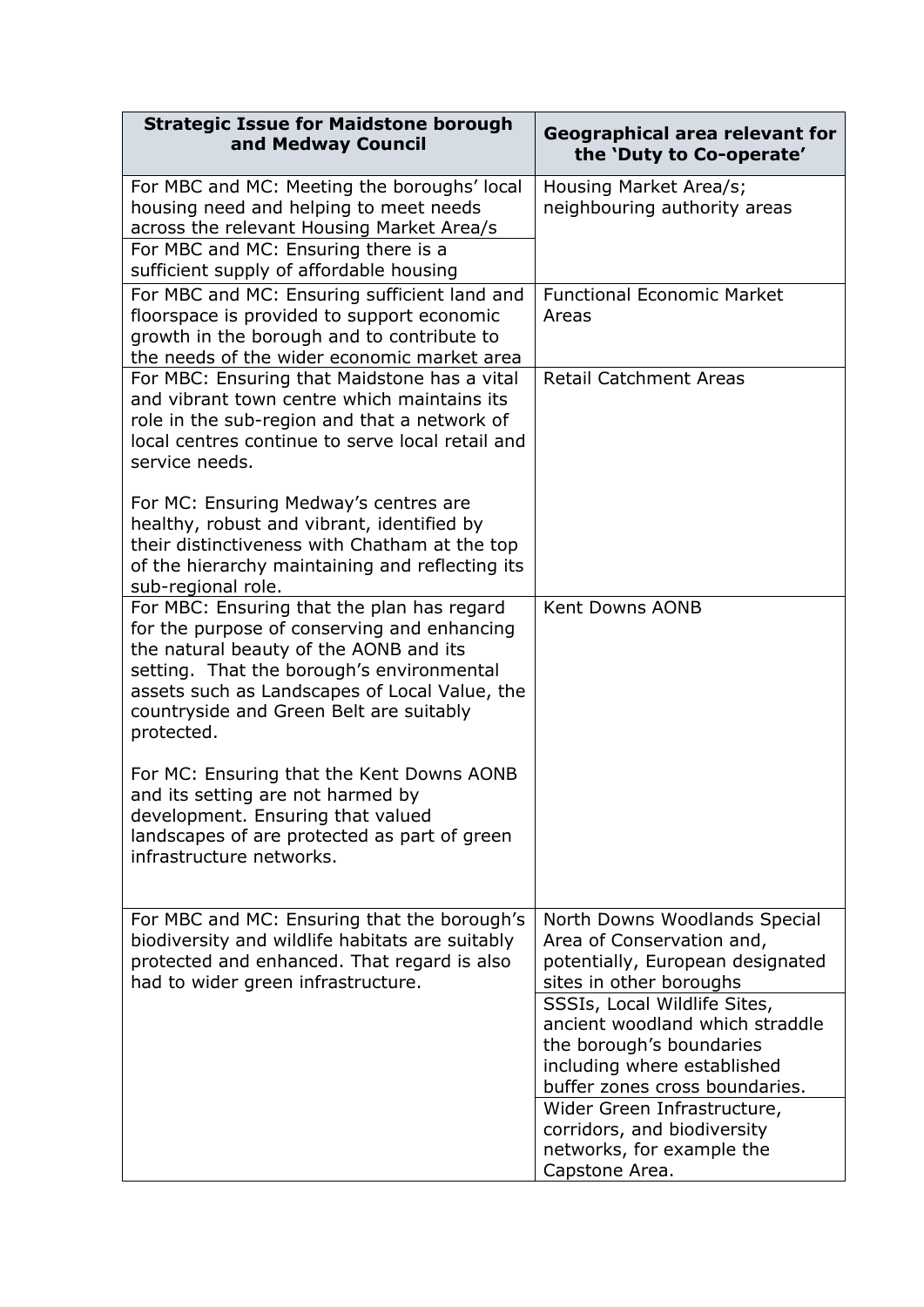| For MBC: Contributing to an overall<br>improvement in air quality, in particular in<br>the Maidstone Air Quality Management Area.<br>For MC: Contributing to an improvement in<br>air quality, in particular in the Medway Air<br><b>Quality Management Areas.</b> | Maidstone AQMA; AQMA in the<br>Malling area of Tonbridge &<br>Malling.                                                                                                                                                              |
|--------------------------------------------------------------------------------------------------------------------------------------------------------------------------------------------------------------------------------------------------------------------|-------------------------------------------------------------------------------------------------------------------------------------------------------------------------------------------------------------------------------------|
| For MBC and MC: Taking a proactive<br>approach to mitigating and adapting to<br>climate change                                                                                                                                                                     | Significant overlap with air<br>quality, transport and flood risk<br>matters. Potential of green<br>infrastructure to provide<br>mitigation and adaption solutions<br>to climate change impacts.                                    |
| For MBC and MC: Ensuring sufficient<br>transport infrastructure is provided to serve<br>the new development that is planned, and<br>support sustainable growth.                                                                                                    | Strategic highway network, local<br>highway network, and public<br>rights of way within the borough<br>and, potentially, key junctions<br>falling in neighbouring authority<br>areas.<br>Rail infrastructure within the<br>borough. |

## **Engagement and cooperation to date.**

MBC and MC have been engaged in ongoing and effective cooperation throughout inception and delivery of their local plans. Joint working and consultation undertaken to date has been set out in the schedule on MBC's website.

Medway has made formal representations to Maidstone's Regulation 18b Local Plan Review consultation, and Regulation 19 consultation.

#### **Issues for which agreement is or is not in place**

This is a record of where agreements have (or have not) been reached on key strategic issues, including the processes that have been undertaken in reaching or seeking to reach agreements on these.

#### **Strategic Matters**

#### Meeting Housing Need

Meeting housing need is a requirement of national policy, and is a significant issue across Kent, with the Standard Method for calculating housing need indicating the need for at least 12,072 dwellings to be delivered per annum (based on 2020 calculations) across Kent and Medway.

MBC has prepared a Strategic Housing Market Assessment (SHMA) to consider overall and specific types of housing needs across the borough. This SHMA identifies an overall need of 17,355 which reflects the governments standard methodology. Whilst the housing market area of Maidstone extends west into the northern section of Tonbridge and Malling, it does not extend north into Medway. It is noted that the housing market for Maidstone does extend north of the M2 to include some areas of Lordswood and Walderslade, where the urban area is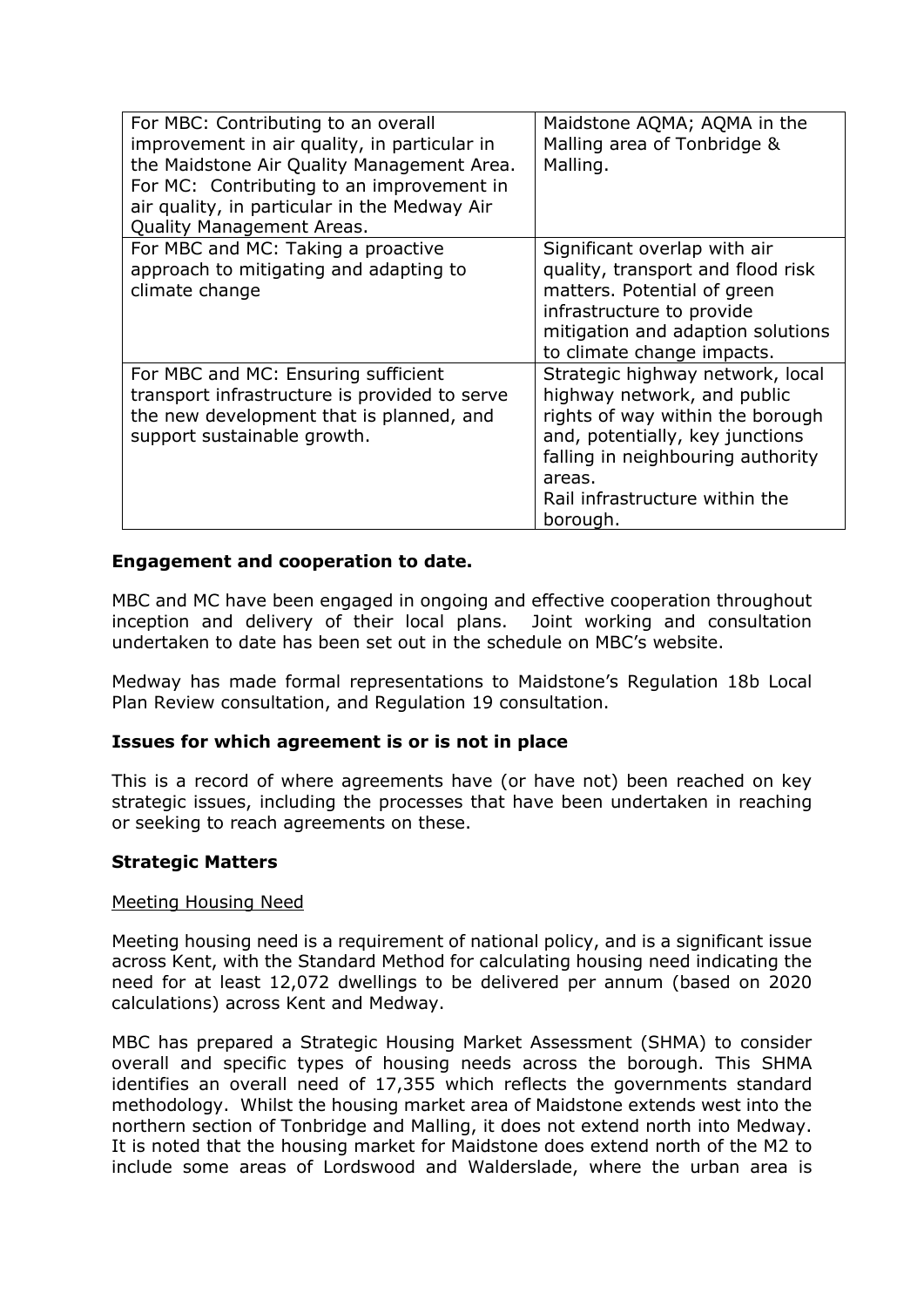contiguous and there is a relationship between the two  $HMAs<sup>1</sup>$ . In its emerging Local Plan Review, Maidstone is seeking to meet its own need in its entirety.



*Figure 2: MBC Housing Market Area and sub-market geography*

The proposed distribution of housing in MBC is concentrated in the main urban area along with two garden settlements at Lidsing, on the border with Medway's urban area, and at Lenham Heath. A small and proportionate level of new housing is proposed in the smaller settlements to the south of Maidstone.

MC has refreshed its evidence base on underlying needs in respect to housing. An update to the Employment Land Needs Assessment and local housing need assessment has been done jointly with Gravesham Borough Council. Medway Council intends to meet its own need for employment and housing.

The spatial strategy for Medway in the coming years continues to deliver on the success of the area's urban regeneration, with growth focused in existing town centres in line with the 2019 masterplans for these areas. Medway introduced proposals for how development of around 10,000 homes focused around Hoo St Werburgh may come forward as part of its local plan in the consultation document 'Planning for Growth on the Hoo Peninsula' in Spring 2020, and has secured £170m of Housing Infrastructure Funding to support growth.

The housing requirements being planned for in the two authorities is set out below.

<span id="page-5-0"></span> $1$  Medway's 2015 SHMA states that the Medway Council HMA encompasses a wider area beyond the authority area to include Gravesham, Swale, Dartford, as well as parts of Maidstone and Tonbridge & Malling. This has been reviewed as part of Medway's Local Housing Needs Assessment (2021).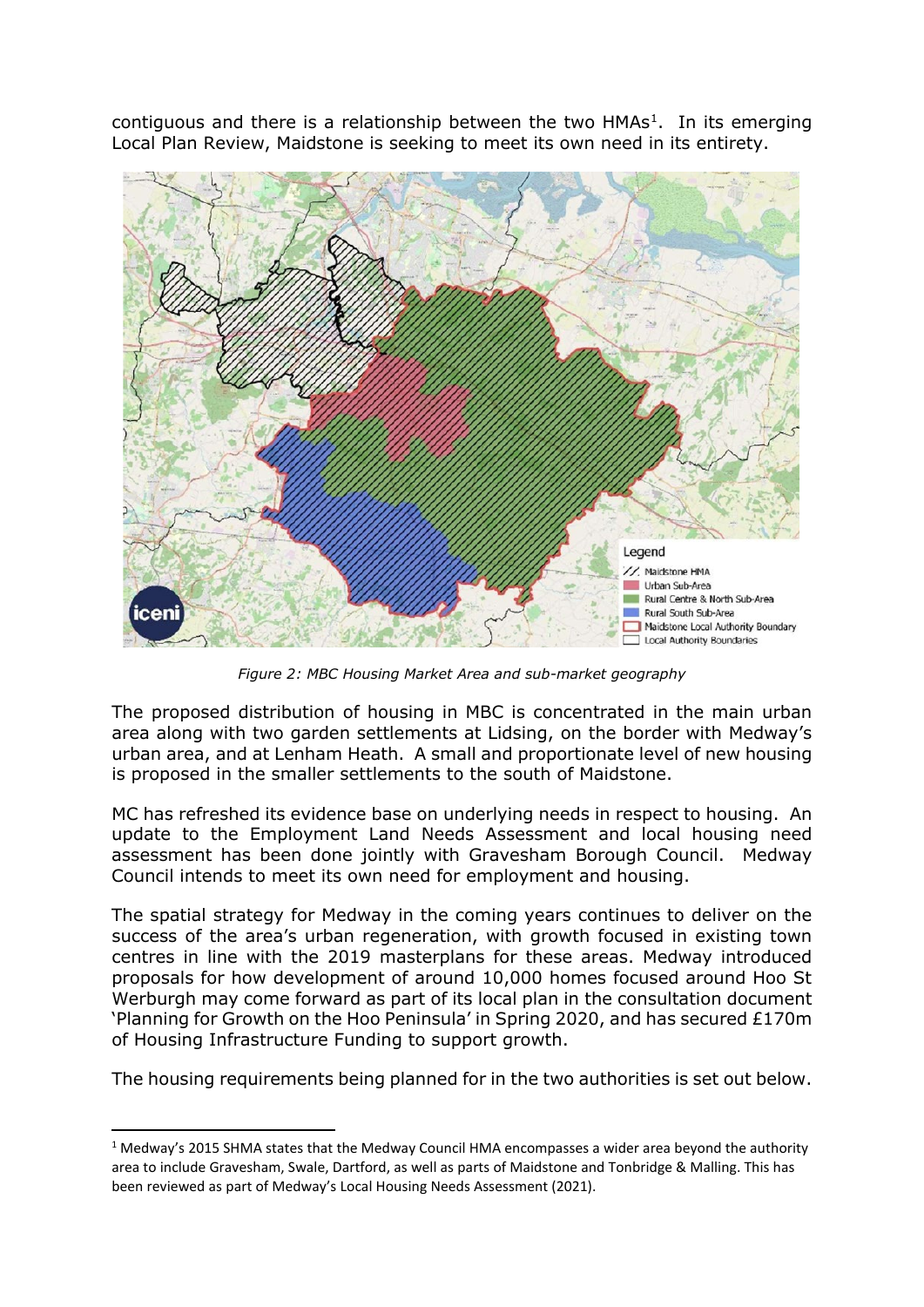|                     | Maidstone                     | Medway                      |
|---------------------|-------------------------------|-----------------------------|
| <b>Housing Need</b> | 17,355                        | 26,962                      |
|                     | 1,157 per annum               | 1586 per annum              |
|                     | Delivery $2019/20 =$          | Delivery $2019/20 = 1,130$  |
|                     | 1,355                         |                             |
| New Plan Until      | 2037 (emerging)               | 2037 (emerging)             |
| Unmet need          | O                             |                             |
| New Plan Stage      | Local Plan Review             | Reg 19 consultation in 2022 |
|                     | 18 <sub>b</sub><br>Regulation |                             |
|                     | December 2020.                |                             |
|                     | Regulation<br>19              |                             |
|                     | October 2021.                 |                             |

Maidstone Borough Council and Medway Council agree that they are using the government's Standard Method for determining Local Housing Need, and that both authorities are seeking to meet their own need.

#### Garden Settlements

In order to meet its housing need, MBC has sought to bring forward two garden settlements. The Regulation 19 draft Local Plan Review includes the proposed allocation of a new garden settlement Lidsing which is to the north of the borough and adjacent to the boundary with Medway Council. It is agreed that in developing any masterplan for Lidsing promoters will need to engage with MC.

Concerns have been raised by MC that development at Lidsing will have impact on a number of sensitive locations, and that this will impact both existing communities and the potential for future growth in Medway. In its formal response to Maidstone's Regulation 18b consultation, Medway objected to the Lidsing garden settlement on account of transport impacts, impacts on the environment and sustainability, social infrastructure, as well as the risk of settlement coalescence, impact on green infrastructure, sustainability, landscape impact, impact on the Purple Hills SSSI and impact on the Kent Downs AONB. This objection has been maintained in Medway Council's formal response to Maidstone's Regulation 19 Consultation.

Both Maidstone and Medway councils have committed to consider cross boundary matters arising from their respective plans. It is acknowledged by both Maidstone and Medway that assessing the transport impacts of any proposals will be key to their sustainability, deliverability, and viability, so there will be a need to work jointly with MBC, Medway, KCC and National Highways should proposals come forward. Sharing of technical evidence base of strategic transport assessments is also ongoing. MBC has worked with MC to ensure that infrastructure needs arising from Lidsing in MC are being taken into account.

Maidstone Borough Council and Medway Council agree that the proximity of the proposed Garden Community at Lidsing to the Medway boundary would result in the proposed development impacting on Medway. This is a critical cross border strategic development matter that will require continued close working between Maidstone Borough Council and Medway Council so that benefits are maximised and that developer contributions are appropriate to the degree of pressure placed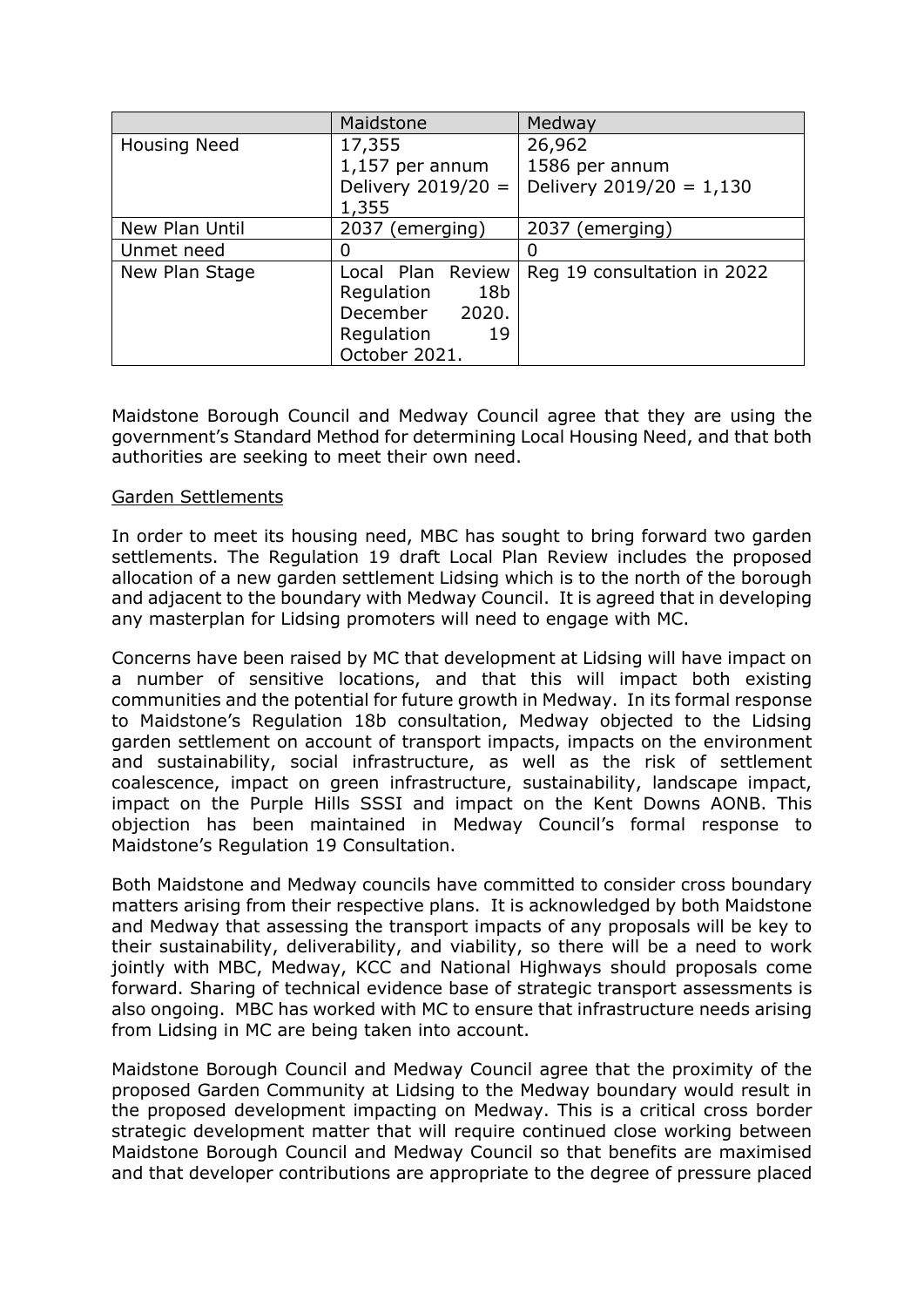on Medway's services. MBC is working with the promoter to ensure that sufficient further evidence is provided to support this allocation, particularly in relation to transport and AONB impacts, prior to additional work being taken forward through Supplementary Planning Documents.

## Meeting Employment Land Need

MBC has undertaken an Economic Development Needs study (2019/2020). This study indicates that the Functioning Economic Market Area of Maidstone borough extends into Medway, encompassing the towns of Rochester, Chatham, Hempstead and Gillingham.



*Figure 3: MBC Economic and development Needs Study market areas*

Through its Local Plan Review, MBC is expecting to meet employment land need within the borough, with an additional degree of oversupply to provide flexibility and choice.

In preparing its Local Plan, Medway has updated its Employment Land Needs Assessment. Whilst this assessment acknowledges that travel to work data indicates there are functional links between the Medway towns and Maidstone, with Maidstone being an employment hub, it does not indicate an update to the extents of its Functional Economic Market Area.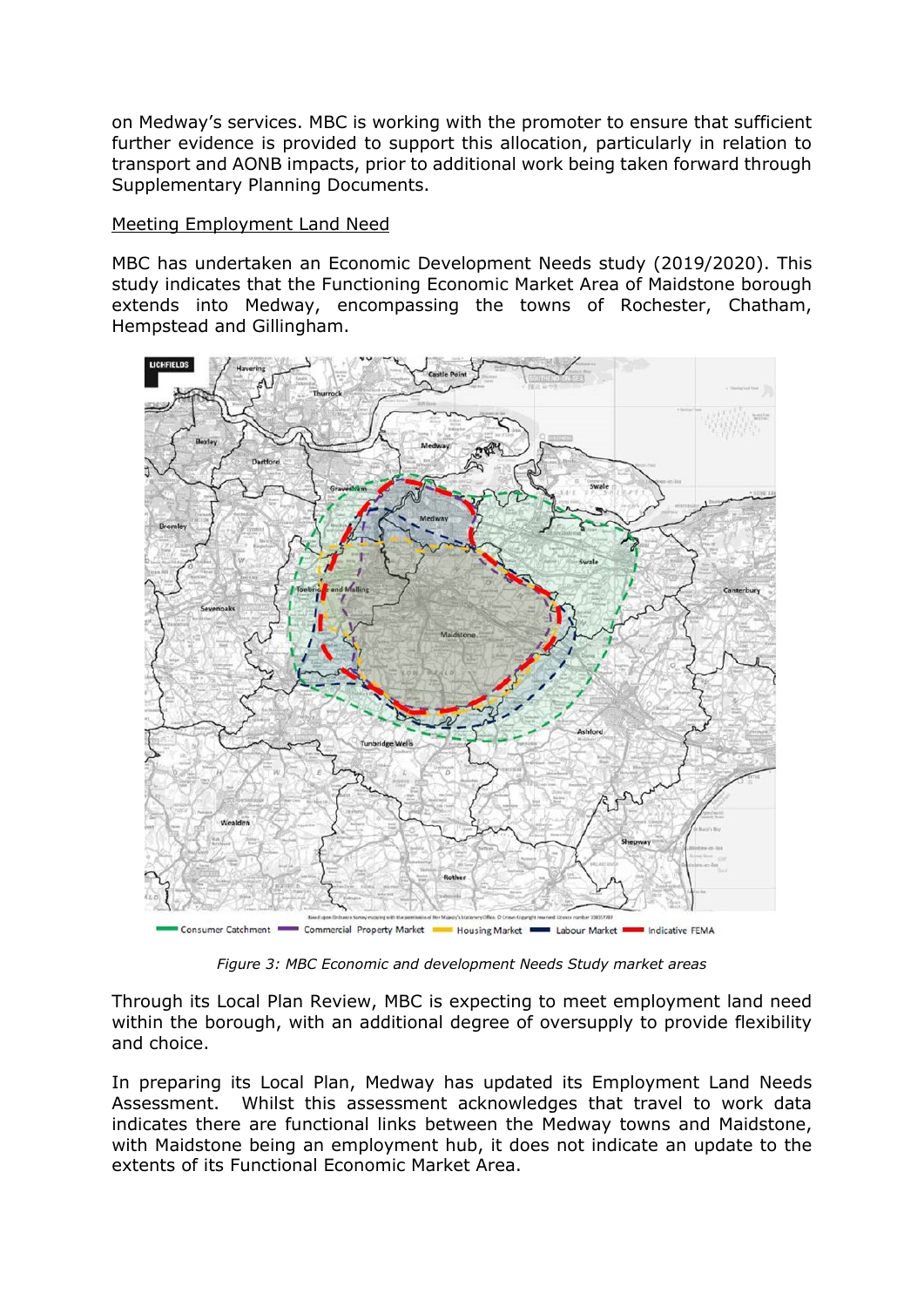

Maidstone Borough Council and Medway Council agree that there are cross border commuting links, and that both authorities are seeking to meet their needs for employment land within the plan periods. The inclusion of employment land at Lidsing Garden Community is a cross border strategic matter, for potential impacts on Medway's employment land strategy.

According to the 2011 census, Maidstone is a net exporter of workers, with 31,180 working residents commuting outside of the Borough for their employment, mainly to the nearby areas of Tonbridge and Malling, Medway and Tunbridge Wells, and the London Boroughs of Westminster and the City of London. 30,000 working people commuted into the Borough for their employment, mainly from the local authority areas of Medway, Tonbridge and Malling, Swale and Ashford. According to the EDNS produced on behalf of MBC, more workers travel from Medway to Maidstone Borough than vice versa. The ONS classification of Travel to Work Areas groups Medway, Maidstone and the north of Tonbridge and Malling.

This data is relatively old, and since 2011 significant advances in technology and general working practices will have altered commuting patterns. COVID-19 is likely to have further shifted these commuting patterns.

#### Meeting Retail Land Need

The EDNS produced on behalf of MBC indicated that the consumer catchment for the borough extends north to incorporate the Medway towns. The EDNS identified a retail floorspace requirement 2022-2032 of 10,838 sqm (gross). This need will be met within Maidstone borough.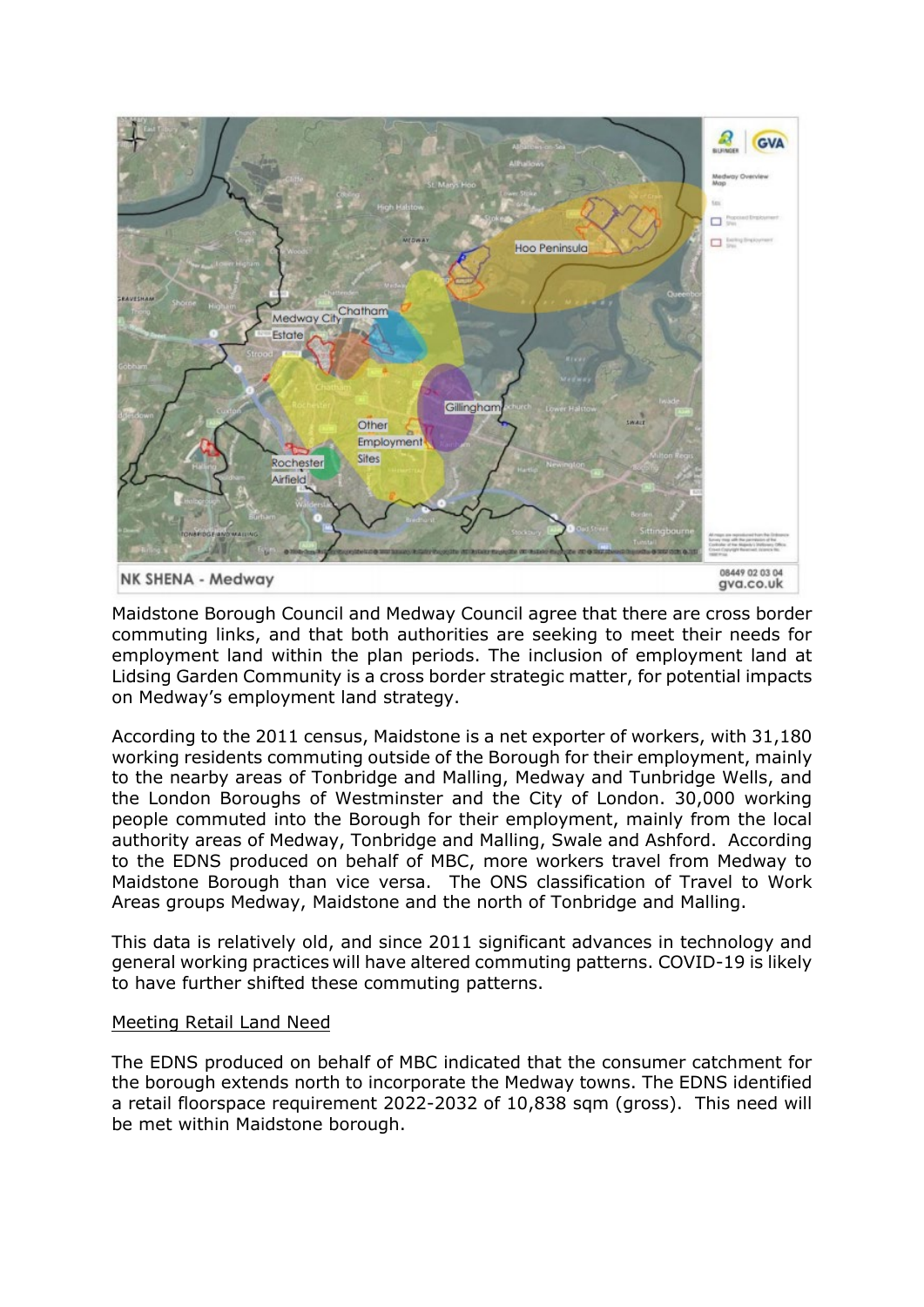A SHENA has been undertaken by Medway Council jointly with Gravesham Borough Council, and this identified that Maidstone is a retail draw for those parts of Medway with good transport links to Maidstone. In particular, Medway Council has concerns that should further retail development come forward at Lidsing or elsewhere along the M2 or M20 corridor, this has the potential to draw trade away from town centre locations in either authority, threatening their vitality and viability. MBC can confirm that retail provision at the Lidsing Garden Settlement will meet local needs only.

Maidstone Borough Council and Medway Council agree that they wish to secure the vibrancy and health of their respective centres, and to avoid development that undermines this objective.

#### Environmental Matters

## *Protected sites*

The proposed garden settlement at Lidsing will lie within the 6km zone of influence of the Thames Estuary and Marshes and Medway Estuary and Marshes SPA and Ramsar sites. Discussions have been held to establish whether development in Maidstone but within the ZOI can contribute to the North Kent Birdwise scheme as mitigation.

Maidstone Borough Council and Medway Council agree that any development within the zone of influence but within Maidstone borough council will contribute to the North Kent Birdwise scheme at a cost of £253.83 per new dwelling (2021/22 figure, rising by RPI on 1 April annually).

#### *Air Quality*

Air quality has been explored by MBC through the work that Jacobs is doing and will be based on the Kent Wide Model. Further work is ongoing to evaluate air quality matters and MBC is producing an interim HRA to update on environmental impacts.Medway has explored through the strategic transport assessment work that Medway has commissioned using the Medway AIMSUM model.

#### *AONB & Landscape*

The proposed new garden settlement at Lidsing lies adjacent to and within the setting of the Kent Downs AONB, and its landscape impact will need to be understood and addressed as the garden settlement policies are developed. Both authorities have had discussions with the Kent Downs AONB unit. The impact of the development on the Kent Downs AONB and its setting is one of the grounds for objection from Medway Council.

Medway Council has raised concerns that the garden settlement at Lidsing will result in the loss of the green gap formed by the area around Lidsing between the distinct settlements of Lordswood and Hempstead, which has a high sensitivity to development incursions. More widely, Medway Council has concerns around the wider impact of the proposals on the setting of the AONB and surrounding landscape. Changes to the NPPF highlight the need for any development within the setting of AONBs to be 'sensitively located and designed to avoid adverse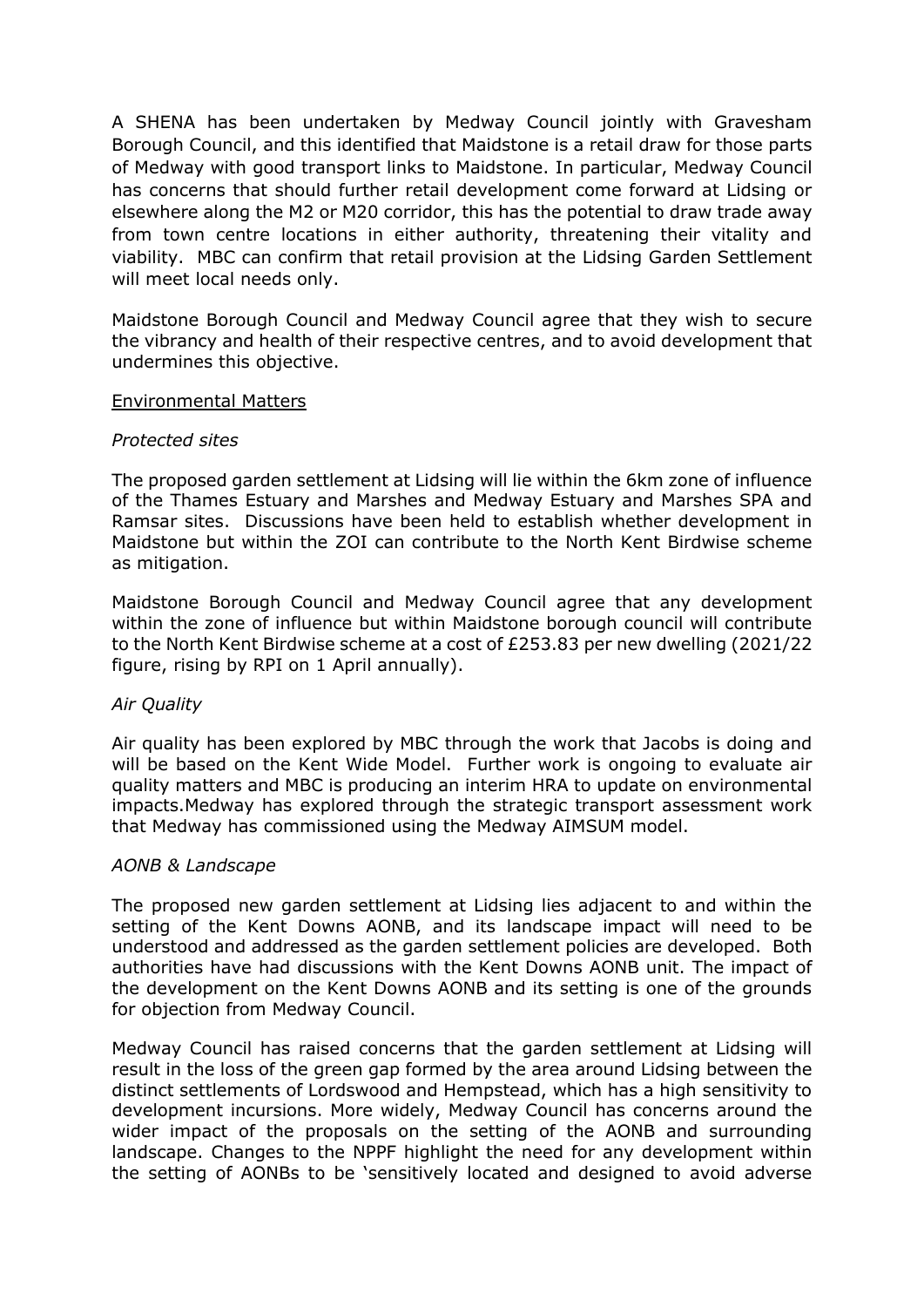impacts on the designated landscapes' (2021) and green infrastructure. MBC is undertaking further work to explore and minimise and mitigate the impact of Lidsing on the AONB.

Maidstone Borough Council and Medway Council agree that the potential impacts on the Kent Downs AONB are a strategic cross border issue and that development should avoid adverse impacts on the designated landscape and this issue should be carefully managed by both authorities.

## Green Infrastructure

In addition to designated sites and areas, Medway considers that attention should be paid to the protection and enhancement of wider green infrastructure networks and GI corridors linking habitats and biodiversity, which crosses administrative boundaries. For example, Medway's GBI Framework, maps valleys to the south of the borough including Capstone, as key GI corridors and networks.

MBC notes Medway's comments and is committed to ensuring that biodiversity and habitats are, where appropriate, secured, managed or enhanced as part of the new garden community. Furthermore, MBC will refine its approach to biodiversity assets through its forthcoming DPD. However, MBC does not agree that that the existence of undesignated sites should impede development, but commits to the replacement of any green infrastructure corridors.

Notwithstanding its position on the matter, MBC is committed to engaging with Medway Council and will engage with Medway on further masterplanning of the Lidsing garden community, including through production of a Supplementary Planning Document.

## *Statement of common and uncommon ground*

Maidstone Borough Council disagrees with Medway Council that non designated sites and sites of unestablished habitat and biodiversity status should automatically be preserved and enhanced. MBC has committed to securing replacement habitats and green corridors through the masterplanning process and will invite MC to take part in that process.

#### Managing Flood Risk

Maidstone has undertaken a SFRA which has informed the Local Plan Review. The Lidsing garden settlement lies within the same catchment as the Medway towns, and therefore consideration will be given to how development at the garden settlement will impact on surface water.

Maidstone Council have an adopted SFRA, and Kent County Council as Lead Local Flood Authority will be a statutory consultee in respect of local flood risks.

Maidstone Borough Council and Medway Council agree that Medway Lead Local Flood Authority will be consulted on any planning application at Lidsing. MBC will include Medway Council as a consultee for all planning applications relating to Lidsing.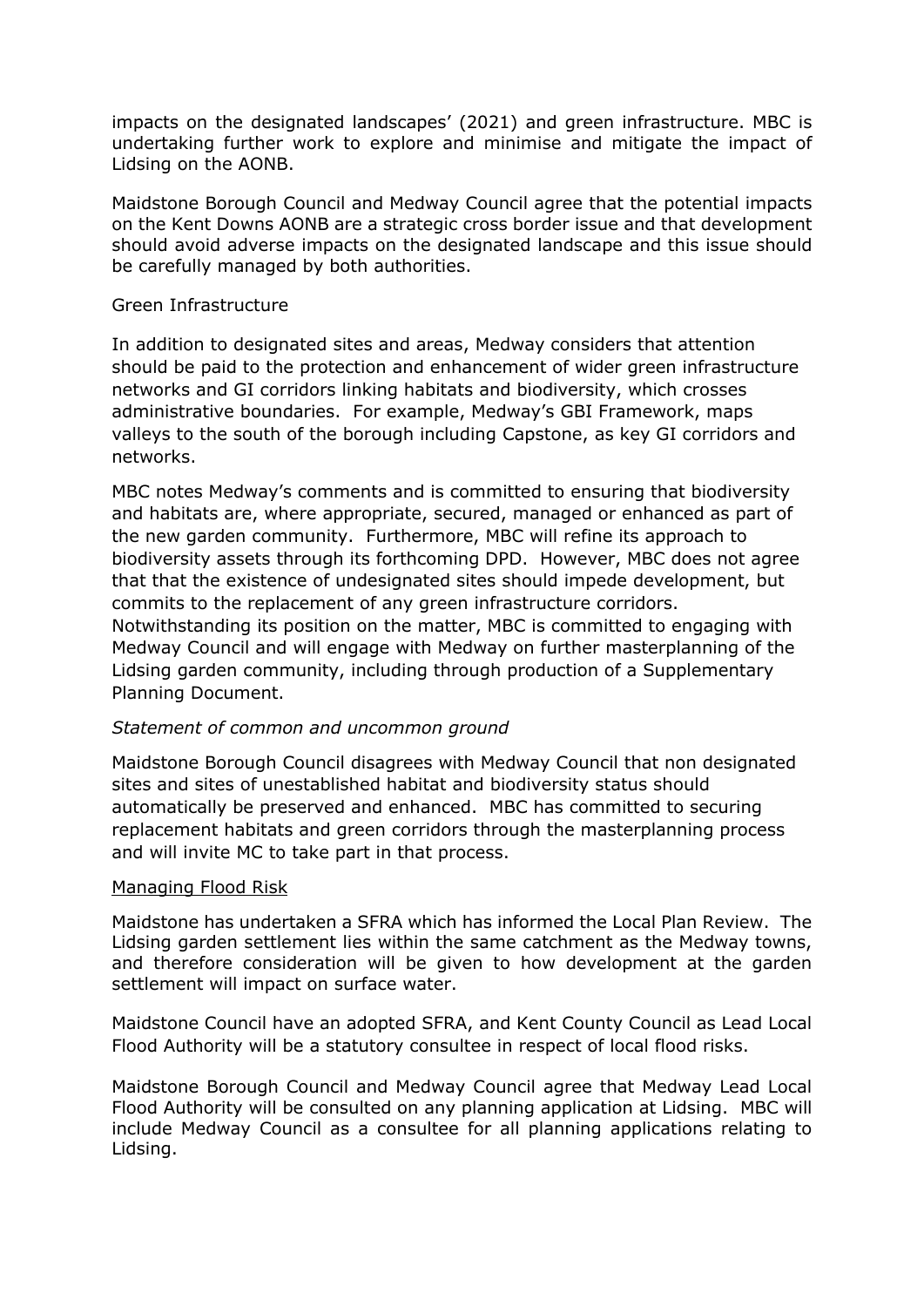#### Infrastructure

MBC has produced an infrastructure statement to demonstrate that key infrastructure providers can accommodate growth within services across MBC. The pattern of growth in MBC is proposed to be located where enlarged or new services can best be delivered. MBC acknowledge that further discussions are required on infrastructure in relation to the proposed development at Lidsing and its relationship with the Medway urban area. Medway Council requires further information from the MBC Infrastructure Delivery Plan and associated work to determine that infrastructure growth needs where appropriate can be accommodated within Maidstone borough and that the proposed spatial strategy provides for where enlarged or new services can best be delivered. MBC will look where appropriate to meet infrastructure needs within its borough and will work with MC to fund and deliver any cross-boundary infrastructure needs arising as a result of the development.

MBC is currently updating its CIL charging schedule.

As part of its Local Plan work, Medway Council is preparing an Infrastructure Delivery Plan and has produced a Waste Needs Assessment.

Maidstone Borough Council and Medway Council agree that the proposed development at Lidsing would have impacts on infrastructure and services in Medway. The Councils agree that details of infrastructure plans and statements are to be shared for further review at the appropriate time.

#### *Transport*

MBC Stage 1 modelling has been completed and Jacobs has been commissioned to undertake Stage 2 work.

Medway has prepared a Strategic Transport Assessment to support a draft local plan and has commissioned additional work to assess the impact of the proposed Lower Thames Crossing.

Consideration is being given through transport modelling to any potential impact on Junction 3 and the unofficial junction at Medway services.

It is understood that Maidstone BC's assessment of traffic impacts on the Strategic Road Network is based on traffic modelling outputs from the 'Kent-wide Model'. 'Stage 1' and 'Stage 2' assessments, understood to comprise a baseline assessment and modelling inputs run to 2037, have been completed. Additional modelling inputs to 2037 and to 2050 have been commissioned. MBC provided MC with the baseline assessments.

Medway would welcome further engagement with Kent CC and Maidstone BC to determine the method and scope of the subsequent assessments to demonstrate the impacts and any mitigations (in terms of network performance, road safety and air quality) on the local road network as a result of growth associated with Maidstone's Local Plan. Maidstone has confirmed that the M2 junction 4a has not been factored into modelling.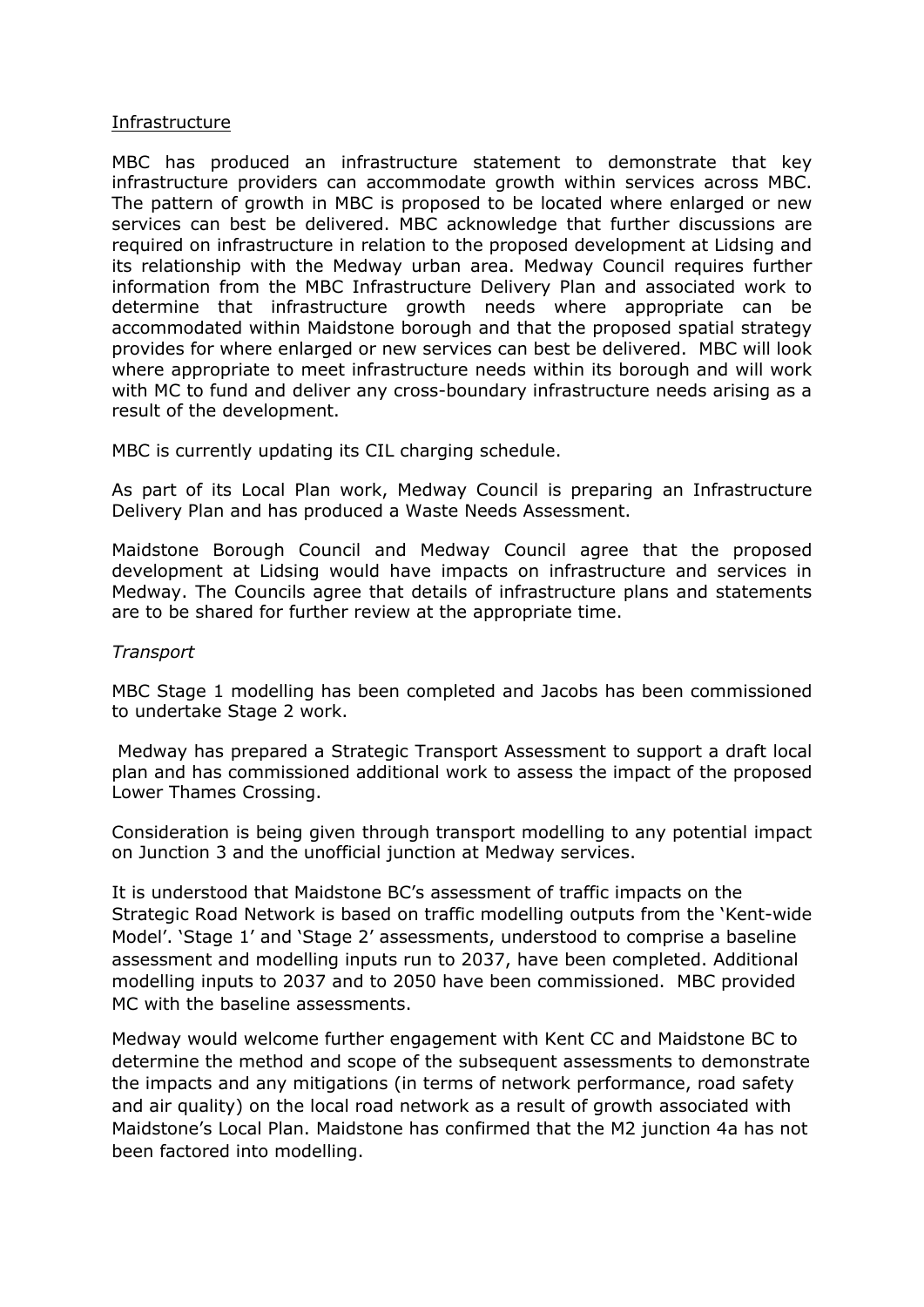MC, MBC, KCC, National Highways and the site promoter, have engaged through numerous meetings to understand the potential adverse impacts of large-scale housing developments at Lidsing, with discussions ongoing, and the results of related strategic transport modelling pending. In addition, Lower Thames Crossing impacts on the strategic road network, taking account of planned growth levels in North Kent, also need to be assessed, with this a wider strategic matter impacting both Medway and Maidstone.

## *Water supply and treatment*

MBC is exploring capacity for WWTW capacity downstream of Lidsing which is likely to be in the Medway area. This will need to be considered in discussions with infrastructure providers.

## *Health infrastructure*

Development proposed as part of the emerging MBC Local Plan Review has considered the impact that development could have on health infrastructure and Maidstone BC is working closely with the CCG. The impact of Lidsing on Medway is being considered, particularly in relation to primary care and the Medway Maritime Hospital and will need to take into account changes in the organisation of these services as result of the NHS White Paper. Heath service discussions have taken place with the CCG. The SPD will further develop the strategy for health infrastructure.

## *Education*

Lidsing will require 3FE primary and further consideration is being given to secondary need and provision. Developers are engaged in discussions with KCC and Medway Education in respect to the provision of education facilities to meet needs arising from the Local Plan Review and development at Lidsing on Medway's boundary.

Maidstone Borough Council and Medway Council agree that proposed development at Lidsing would have impacts on services and infrastructure in Medway and further information and discussions are required to demonstrate that proposed development at Lidsing would provide for sustainable development of services and infrastructure.

MBC have had discussions with the MC as education authority along with KCC. These discussions have concluded that provision of education facilities will be dependent upon the level of development in the broader area. Accordingly, education provision will be further developed through the SPD.

#### *Waste*

MBC will work with KCC and Medway Council to consider arrangements in respect to household waste management and recycling facilities to serve development on the Medway periphery.

#### Gypsies and Travellers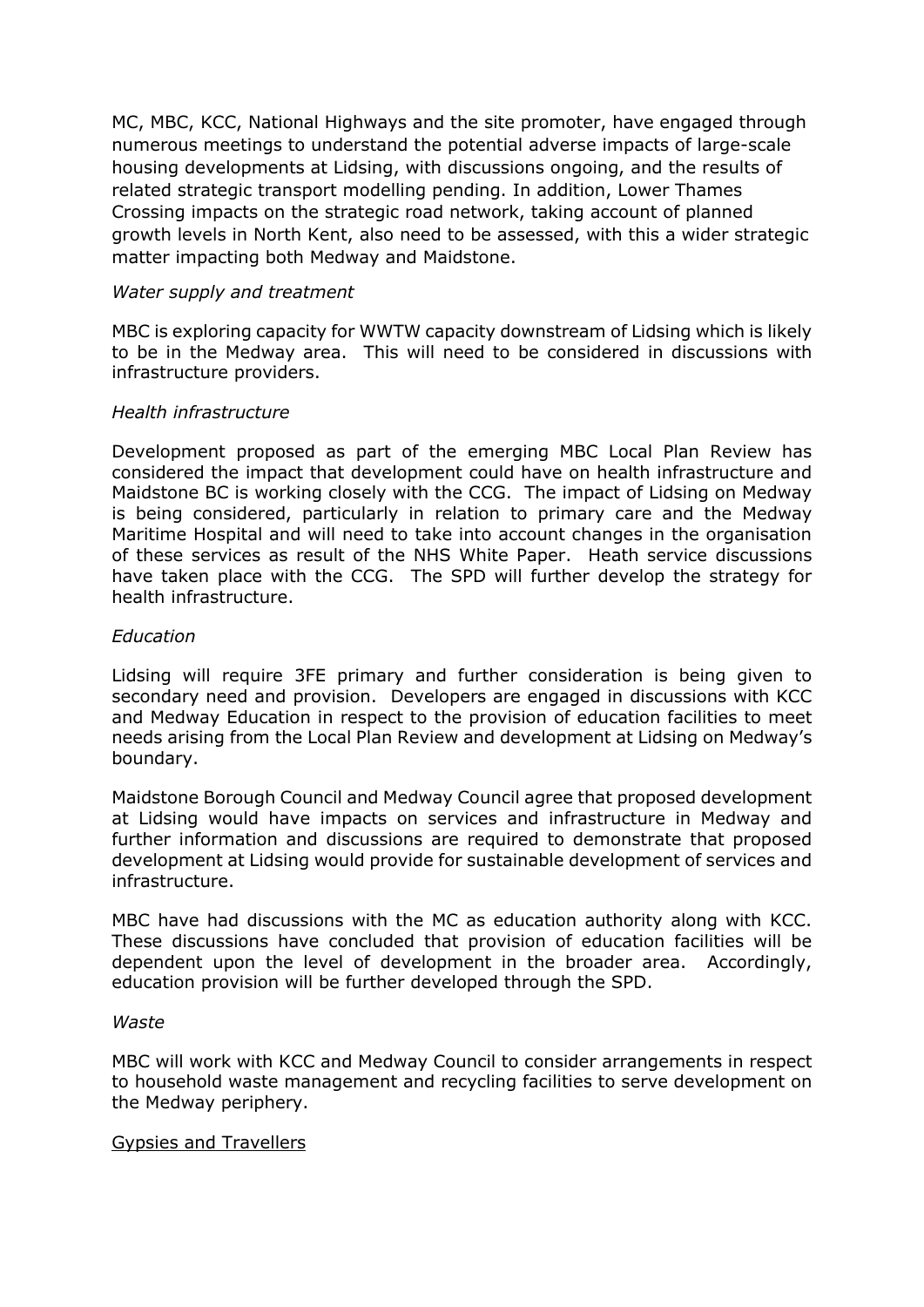Maidstone Borough Council is in the process of producing a Gypsy, Traveller and Travelling Showpeople Accommodation Assessment. The evidence gathering stage of this has been stalled due to the COVID-19 pandemic, but it is expected that the need identified will exceed the available sites that have come forward in the call for sites exercise.

To allow the necessary number of suitable Gypsy and Traveller sites to come forward for development, Maidstone has committed to delivering a separate Gypsy and Traveller Development Plan Document which will be informed by a specific call for sites.

Medway had a need of circa 36 pitches and is looking to meet need through the intensification of some existing sites and the development of windfall sites. There have been sites identified with the capacity to be intensified through a site survey and review of those permanent and non-personalised sites. There is also intent to ask neighbouring authorities if there is spare capacity to fulfil the need requirement. Medway is commissioning an update to the GTAA with Gravesham Borough Council to cover the plan period up to 2037.

Maidstone Borough Council and Medway Council agree to share their updated evidence base assessments to inform further cross border discussions.

## **Governance Arrangements**

Where there is disagreement, each authority will seek to discuss the issue with the other, to ascertain whether the relevant Plan can be modified to secure agreement. Where it can, the change will be noted within this Statements of Common Ground.

In Maidstone, a Duty to Cooperate protocol has been adopted to ensure transparency and accountability. Statements of Common Ground are to be agreed by committee prior to signing.

In Medway this will consist of engagement with members around priorities, particularly around key issues such as housing needs and the way in which these are met across Kent through the Duty to Cooperate. Medway commits to meetings between relevant members from both authorities.

This Statement of Common Ground will be updated on a regular basis, as matters arise and are resolved, and each version of this Statement of Common Ground will be saved as a record of discussions.